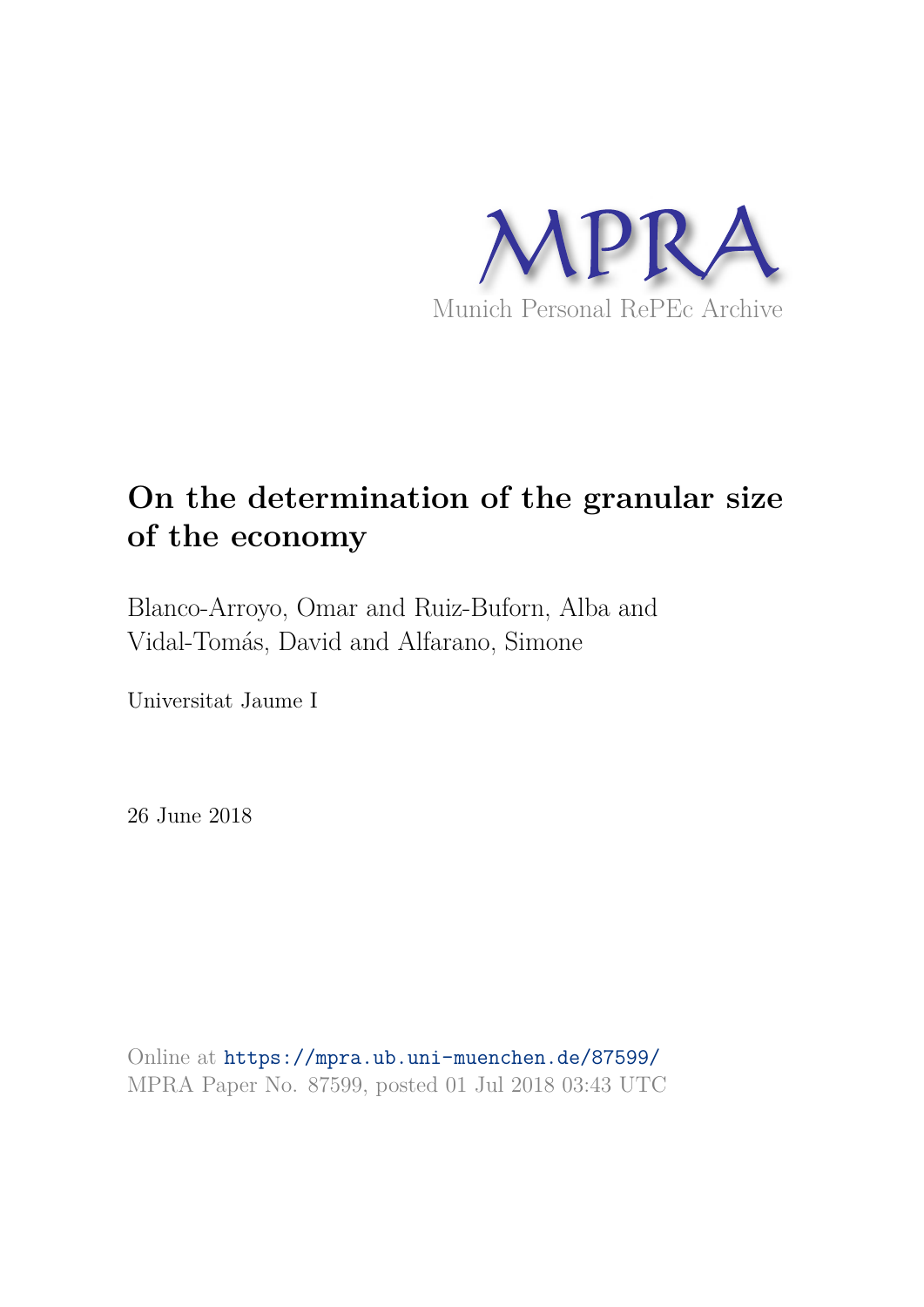# On the determination of the granular size of the economy

| Omar Blanco-Arroyo | Alba Ruiz-Buforn | David Vidal-Tomás |
|--------------------|------------------|-------------------|
|                    | Simone Alfarano  |                   |

June 26, 2018

#### Highlights

- A method to estimate the granular size of an economy is proposed.
- The Spanish economy is granular.
- The granular size of the Spanish economy is composed by the 450 largest firms.

#### Abstract

Introducing the granular hypothesis, Gabaix (2011) shows that the idiosyncratic shocks of a few "granular" firms account for a significant fraction of aggregate fluctuations of the US business cycle. In the literature, however, the question of how many are the granular firms in an economy is left unanswered. Using Spanish data, we propose a novel methodology to calibrate the granular size of the economy, i.e. the number of granular firms.

#### 1 Introduction

In mainstream macroeconomics, firm-level idiosyncratic shocks are assumed to average out in aggregate (Lucas, 1977), contributing just marginally to macroeconomic fluctuations. This idea has been challenged by the empirical work of Gabaix  $(2011)$ , who explicitly tests on what extent those shocks account for aggregate fluctuations. He has shown that the idiosyncratic shocks to the largest 100 firms have a significant impact on the business cycle fluctuations of United States, accounting approximately for one-third of GDP variations. Aggregate fluctuations, therefore, can be partially attributed to the destinies of well identified "grains", which are few very large firms. If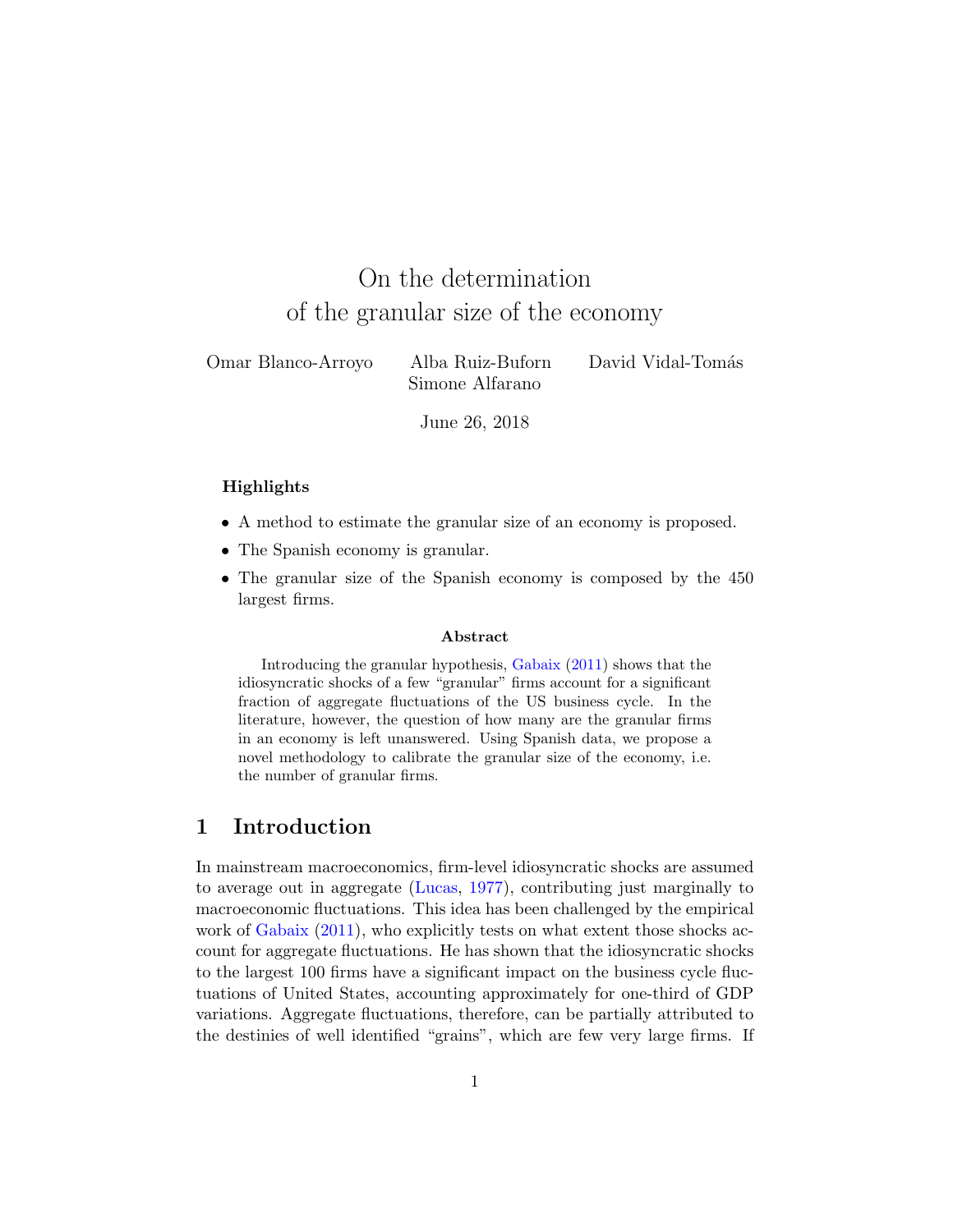an economy is characterised by such behaviour, it is defined as a granular economy.

After the seminal work of Gabaix (2011), other studies have found that several macroeconomic variables exhibit granular fluctuations, such as exports (del Rosal, 2013; di Giovanni et al., 2017) or investments (Grullon et al., 2013). The granular behaviour can also be observed at sectoral level, for example in the banking (Blank et al., 2009) or manufacturing sector (Wagner, 2012). In those empirical contributions, however, the number of what are considered granular firms is exogenously given.

Based on the methodology proposed by Gabaix (2011), in this paper, we aim at calibrating how many are the granular firms, i.e. to determine the granular size of the economy. To the best of our knowledge, we are the first to address this issue in the literature.

The paper is organised as follows: the description of the data and the empirical methodology is presented in Section 2. Section 3 shows the main results and Section 4 concludes.

# 2 Data and Methodology

In order to perform our empirical analysis, we use the SABI (Sistema de Análisis de Balances Ibéricos) database, which collects accounting data from Spanish firms. For our purpose, we are interested in the annual volume of sales and the corresponding number of employees as well as the activity carried out by each individual firm, which is coded in the SIC code. The initial sample obtained from SABI is made up of the 10000 largest Spanish  $\text{firms}^1$  in the period ranging from 1995 to 2016, ranked by their volume of sales. Following Gabaix (2011), firms whose SIC codes are among the following numbers have been filtered out: 1311, 1389, 2911, 2999, between 4900 and 4940, 5052, 5172 and between 6000 and 6999. These firms are, in fact, engaged in activities whose impact on their sale fluctuations are directly related to changes in world commodity prices (e.g. oil companies), which cannot be considered idiosyncratic shocks, or are financial companies, whose sales do not stem from manufactured goods (e.g. banks). After the filtering procedure, the number of remaining firms is 9072. Macroeconomic data (GDP, GDP per capita and GDP deflator) are taken from the World Bank's Development Indicators database.

<sup>&</sup>lt;sup>1</sup>The sum of their sales accounts for approximately 70% of GDP of the Spanish economy.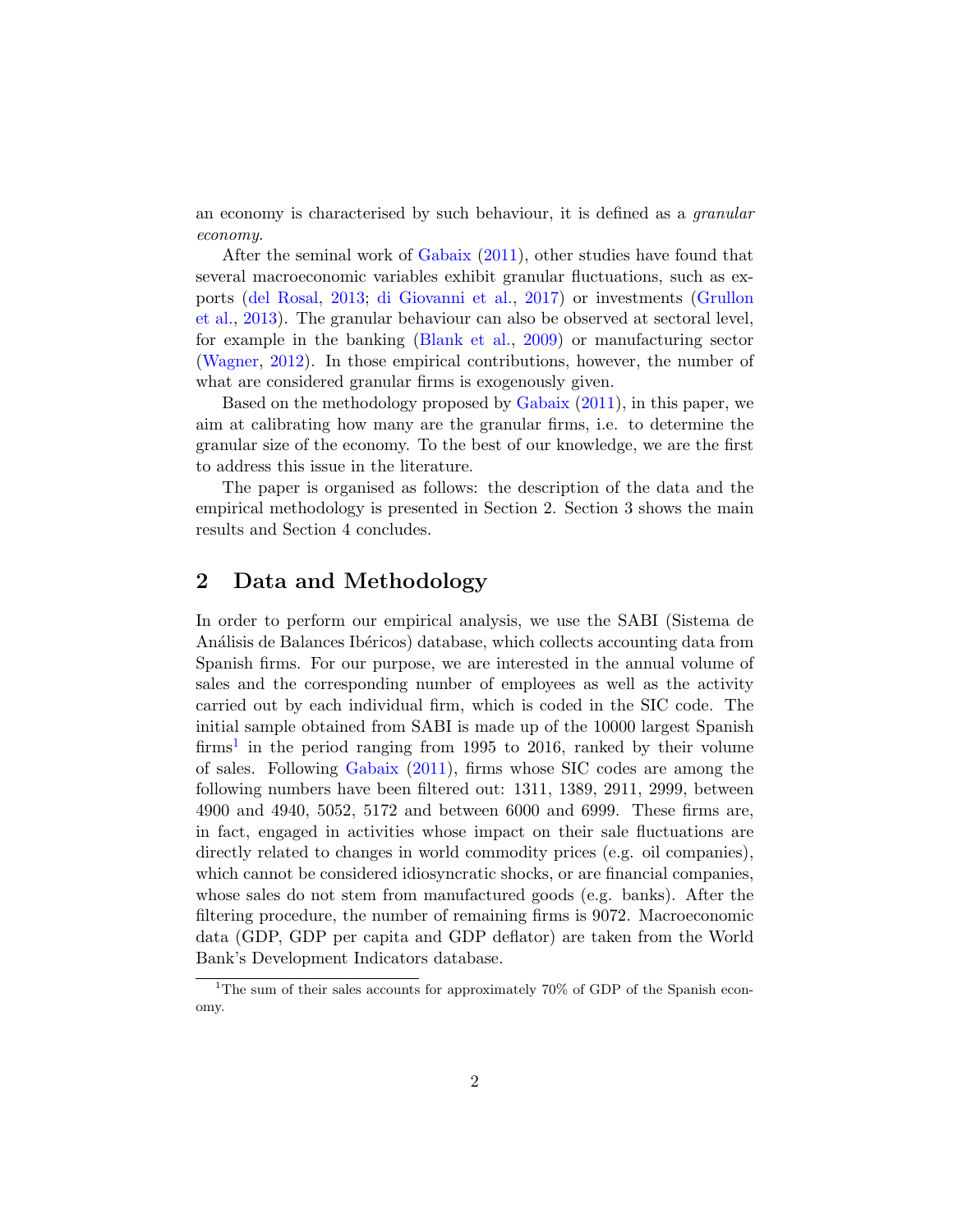As proposed by Gabaix (2011), we construct the measure of the idiosyncratic labour productivity shocks to the top  $K$  firms, which is called *granular* residual:

$$
\Gamma_t = \sum_{i=1}^{K} \frac{S_{i,t-1}}{Y_{t-1}} \left( g_{i,t} - \bar{g}_t^Q \right) , \qquad (1)
$$

where  $S_{i,t-1}$  is the deflated volume of sales of firm i in year  $t-1$ ,  $Y_{t-1}$  is the real GDP in year  $t-1$  and  $g_{i,t} - \bar{g}_t^Q$  $\mathcal{C}_t$  is the demeaned labour productivity growth rate, considered as a proxy for the idiosyncratic shock to firm  $i$  in year t. The term  $\bar{g}_t^Q$  $t_i^Q$  is the cross-sectional median of  $g_{i,t}$  computed among the top Q firms, with  $Q \geq K$ . Labour productivity growth of firm i in year t is defined as:

$$
g_{i,t} := \Delta \ln \left( \frac{S_{i,t}}{E_{i,t}} \right) = \ln \left( \frac{S_{i,t}}{E_{i,t}} \right) - \ln \left( \frac{S_{i,t-1}}{E_{i,t-1}} \right) , \qquad (2)
$$

where  $E_{i,t}$  is the number of employees of firm i in year t. In order to avoid the effect of outliers, the demeaned productivity growth rates have been winsorized at 90% level.

Following Gabaix, we employ the explanatory power  $(R^2)$  of the following regression to assess to which extent idiosyncratic shocks account for aggregate fluctuations:

$$
g_t^Y = \alpha + \sum_{i=0}^2 \beta_i \Gamma_{t-i} + \varepsilon_t , \qquad (3)
$$

where  $g_t^Y$  is per capita real GDP growth rate. Based on the Hulten's theorem (Hulten, 1978), Gabaix (2011) illustrates how the coefficients  $\beta_i$ s provide an estimation of the factor usage.<sup>2</sup> In order to have an intuition for the value of the factor usage of the Spanish economy, we apply the approximate calculation proposed by Gabaix (2011):

$$
\sigma_{GDP} = \mu \cdot \sigma_{\pi} \cdot h \tag{4}
$$

where  $h = 0.048$  is the square root of the Herfindahl index for sales of the 100 largest firms,  $\sigma_{\pi} = 0.13$  is their cross-sectional standard deviation of the productivity growth rate, averaged across the entire period, and  $\sigma_{GDP}$  = 0.024 is the estimated GDP standard deviation in the considered period.

<sup>&</sup>lt;sup>2</sup>The estimation of the factor usage provided by  $\beta_i$  is a combination of the elasticity of substitution of labor and output elasticities with respect to production inputs.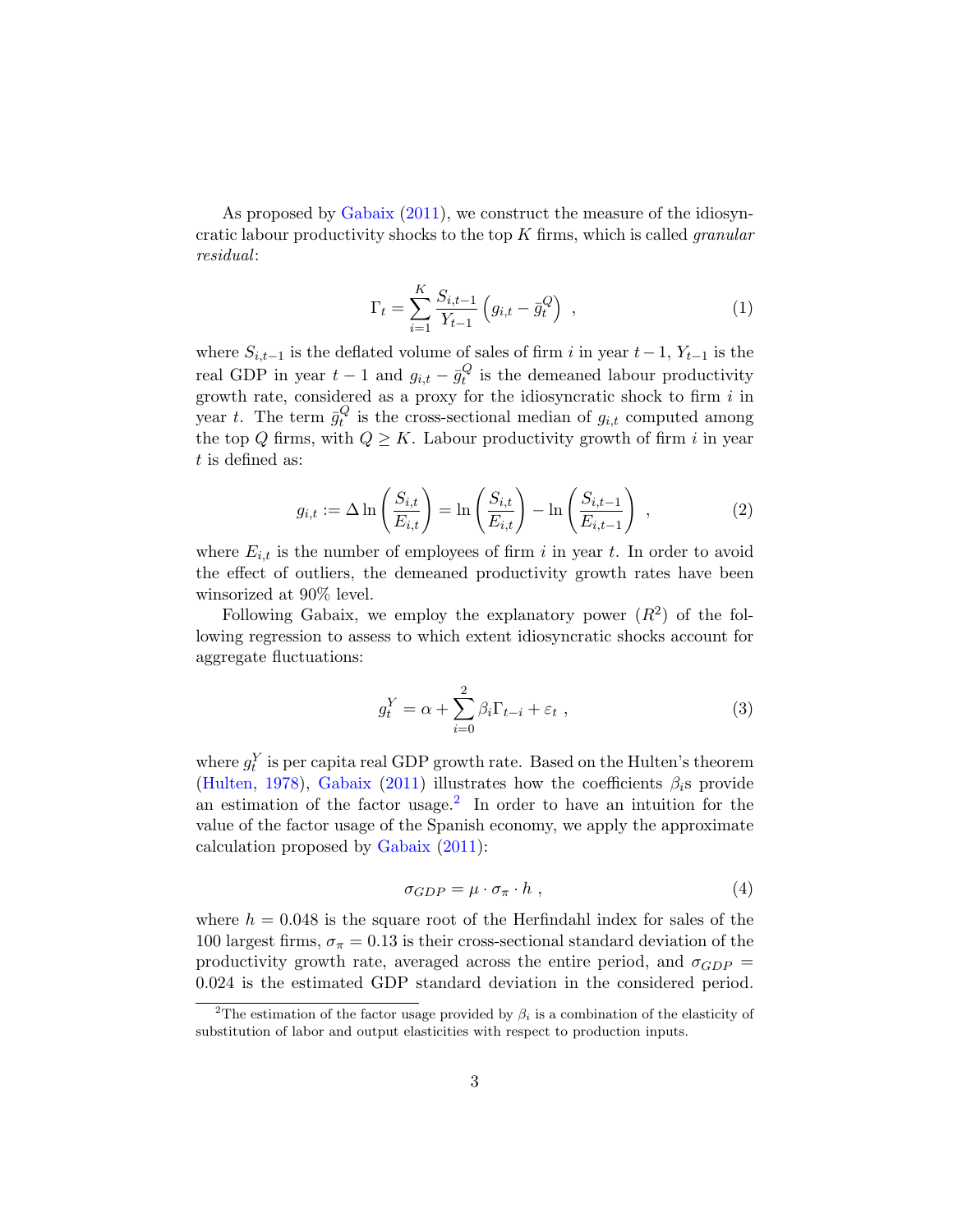From eq. (4), the calibrated value of the factor usage is  $\mu = 3.8$ . The estimated coefficients from equations (3) and (4) exhibit, indeed, similar values (see Table 1).

#### 3 Results

#### 3.1 The Spanish economy is granular

We first check whether the Spanish economy is granular by computing the explanatory power of the granular residual for a given number of large firms. Table 1 shows the results of the estimation of the coefficients  $\beta_i$ s, considering different specifications of the OLS in eq. (3). With  $K = Q = 100$ , our results<sup>3</sup> indicate that the Spanish economy is granular since the granular residual accounts approximately for 45% of variations of GDP growth. This value turns out to be higher than the explanatory power reported by Gabaix for the American economy. Our results provide a further empirical support to the granular hypothesis, extending its validity to the Spanish economy.

The identification of the Spanish (or American) economy as a granular economy is based on an exogenous choice for the number of large firms in eq. (1). Such "pointwise" estimation of the  $R^2$  does not provide information on the extent of the granular region since the number of considered firms is arbitrarily chosen. Therefore, we may underestimate the contribution of the granular term to the GDP fluctuations, considering too few granular firms, or overestimate its impact, including too many firms in eq. (3).

#### 3.2 The granular size of the Spanish economy

We propose a novel methodology in order to calibrate the granular size of the economy, using the Spanish data as an illustrative example. To be more precise, our aim is to calibrate the number of the granular firms,  $K^*$ . As a first step, we analyse how the explanatory power of the granular residual behaves when we progressively increase K in eq. 1, in the range  $1 \leq K \leq$  $Q = 1000$ .<sup>4</sup> Figure 1 shows the evolution of the  $R^2$  as a function of K, to which we refer as the "granular curve" (the upper curve in Figure 1). This curve is characterised by: (i) a sharp increase of the  $R^2$  when a reduced

<sup>&</sup>lt;sup>3</sup>We analyse the specification  $K = Q = 100$  to have a direct comparison to the estimates reported by Gabaix (2011).

 $4$ We now include one lag in the OLS because of the short length of the time series. Our results are robust when including two lags or considering the entire sample of available firms (material upon request).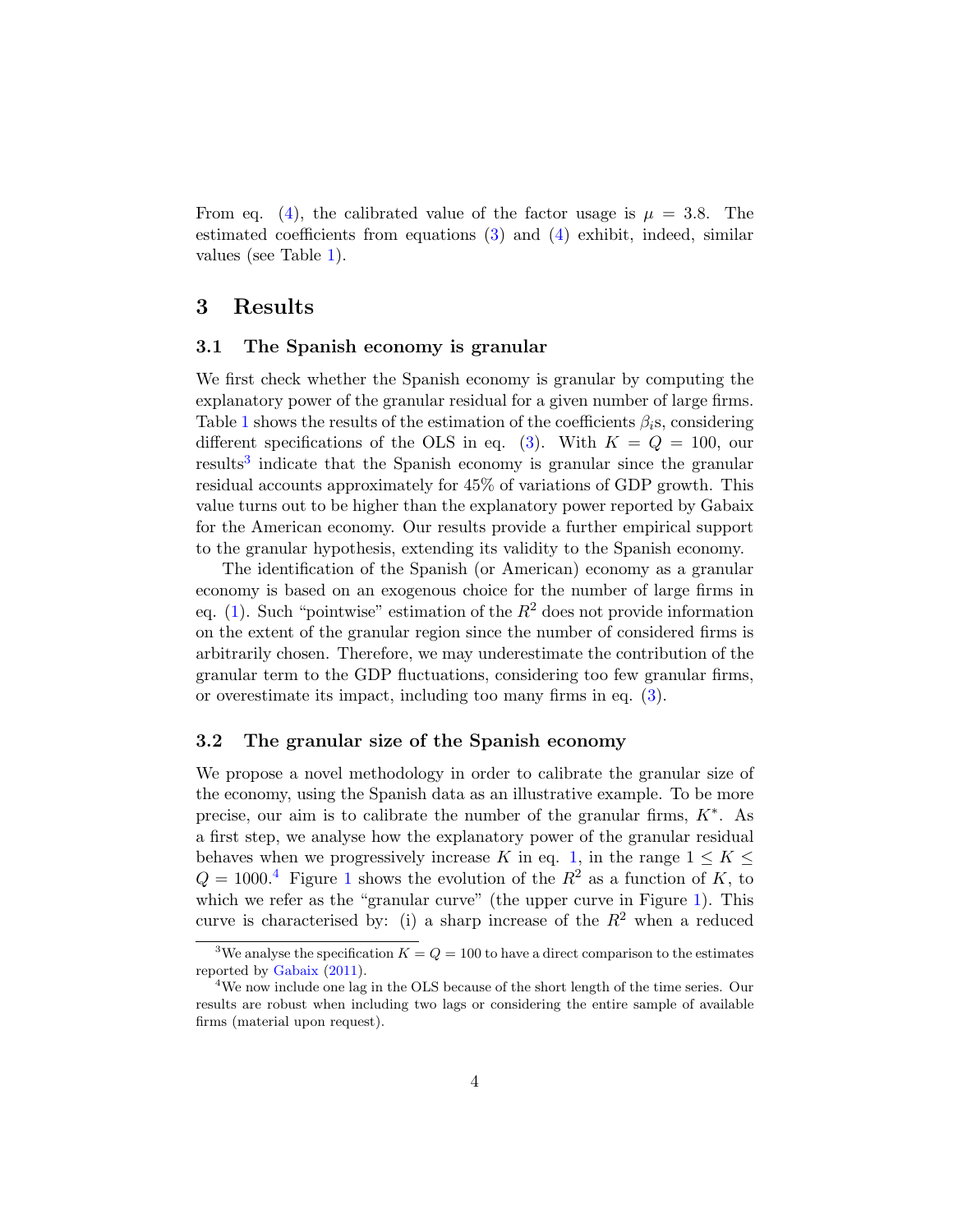|                     | GDP Growth <sub>t</sub> |             |             |
|---------------------|-------------------------|-------------|-------------|
|                     | (1)                     | (2)         | (3)         |
| $\Gamma_t$          | $2.52**$                | $1.84*$     | $2.14**$    |
|                     | (1.24)                  | (1.02)      | (0.94)      |
| $\Gamma_{t-1}$      |                         | $3.06***$   | $2.45**$    |
|                     |                         | (0.95)      | (0.93)      |
| $\Gamma_{t-2}$      |                         |             | $2.19***$   |
|                     |                         |             | (0.61)      |
| Intercept           | $0.0187***$             | $0.0233***$ | $0.0270***$ |
|                     | (0.0053)                | (0.0051)    | (0.0048)    |
| N                   | 22                      | 21          | 20          |
| $\mathbf{R}^2$      | 0.185                   | 0.421       | 0.537       |
| Adj. $\mathbb{R}^2$ | 0.144                   | 0.357       | 0.451       |

Table 1: Results of the regression of eq. (3) when  $Q = K = 100$ .

Per capita GDP growth  $g_t^Y$  is regressed on the granular residual  $\Gamma_t$  in column 1, adding one lag in column 2 and adding two lags in column 3. Robust standard errors to autocorrelation are given in parentheses. ∗∗∗ Significance level at the 1%, ∗∗ 5%, <sup>∗</sup> 10%.

number of large firms is gradually included in the calculation of the granular residual (roughly the largest one hundred firms); (ii) an almost steady value of the  $R^2$  when including additional firms.

In order to validate our results, let us introduce the equal-weight benchmark by replacing the empirical weights in eq.  $(1)$  with constant weights for all firms, i.e. posing  $S_{it} = S_t^*$  $t<sup>*</sup>$ , while keeping unchanged the corresponding idiosyncratic shocks.<sup>5,6</sup> Such benchmark quantifies the contribution of the

<sup>&</sup>lt;sup>5</sup>We consider the volume of sales  $S_t^* = S_{1000,t}$  of the largest 1000th firm for each year t, and we assign its value to all firms in that year when computing  $\Gamma_t$ . The choice of the particular value for  $S_t^*$  is irrelevant for the behaviour of the benchmark, as soon as  $S_t^*$ does not coincide with the size of a granular firm.

<sup>&</sup>lt;sup>6</sup>We limit the variability of  $\beta_i$  to the interval [0, 3.5] in order to avoid that the coefficients  $\beta_i$  in the regression (3) increase artificially their value. The upper bound is chosen as a conservative value, averaging the estimated coefficients from Table 1 and the calibrated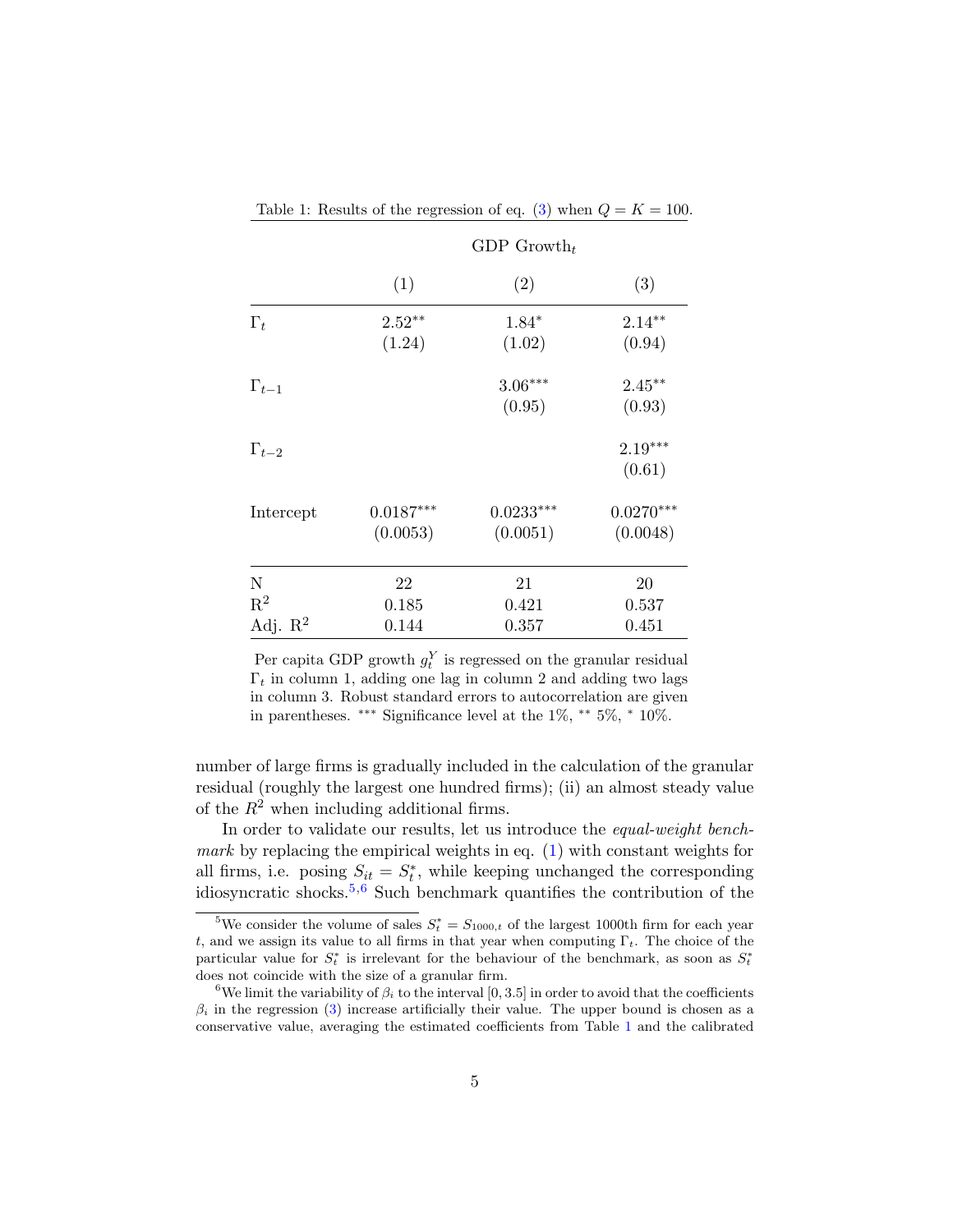

Figure 1: Explanatory power of the regression in eq. (3) as a function of an increasing number of firms K and for different values of L,  $R^2(K, L)$ . The incremental step is  $\Delta K = 10$ .

granular residual to the GDP fluctuations of an economy composed by equalsize firms (representative firm). Within the representative firm framework, the contribution of the firm-level idiosyncratic shocks to aggregate fluctuations is, indeed, marginal. The comparison of the equal-weight benchmark to the granular curve gives a clear indication of the relevant role played by the very large firms in the characterisation of business cycle fluctuations. Our results indicate that the heterogeneity of firms cannot be discarded

value of  $\mu$  from eq. (4). Without introducing the bounded interval for  $\beta_i$ , the coefficients can exhibit values unrealistically high (some time higher than 30), considering that  $\beta_i$ are proxies for the factor usage. Interestingly, when computing the granular curve, the coefficients  $\beta_i$  never crosses the boundaries.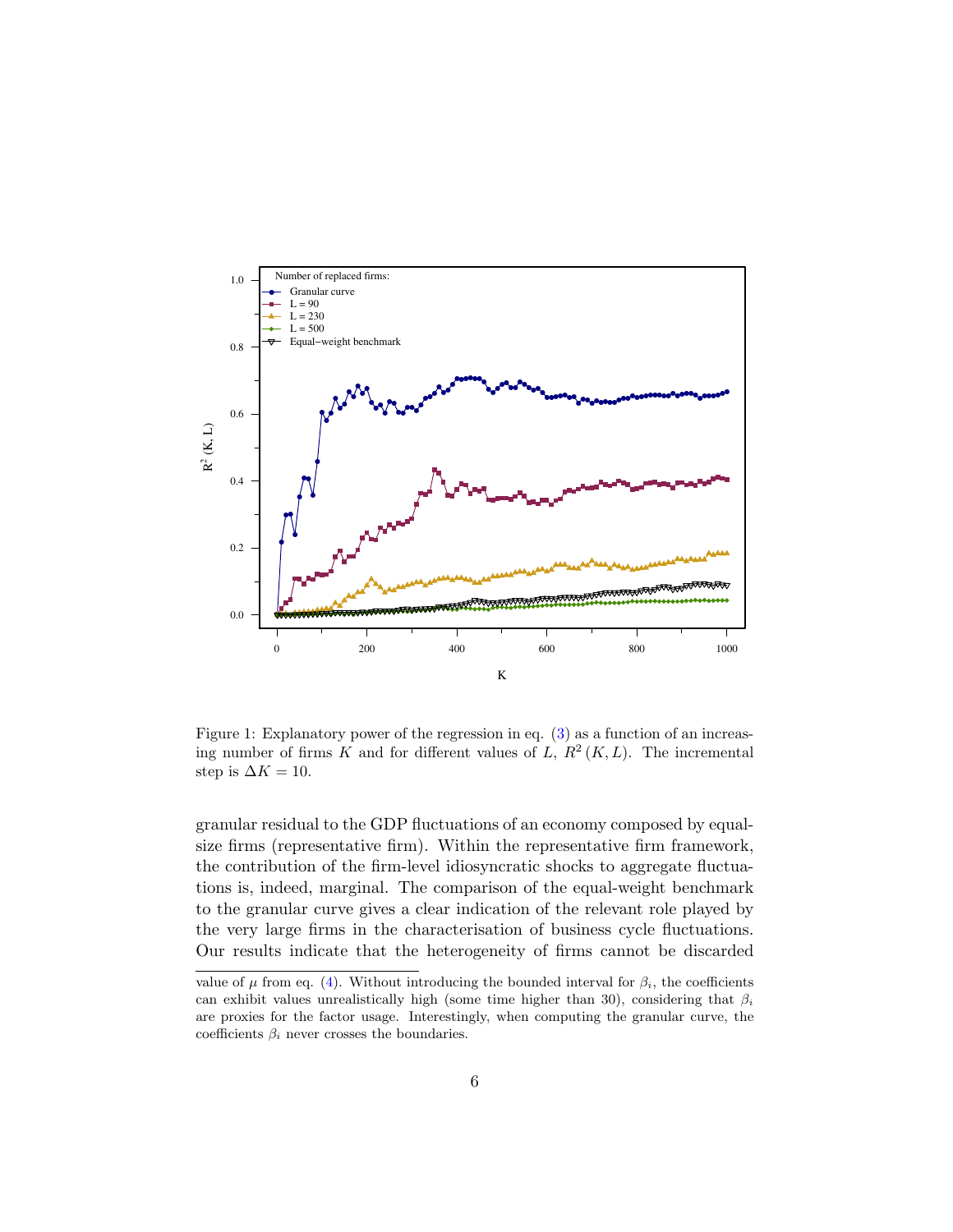

Figure 2: Evolution of the  $C(L)$  curve and the equal-weight benchmark.

when modelling aggregate fluctuations. As a further evidence of the importance of the heterogeneity of firms, Figure 1 shows the transition from the granular curve to the equal-weight benchmark, when we progressively remove the L largest firms in  $\Gamma_t$ <sup>7</sup>. The curves representing the explanatory power of the OLS regression as a function of  $K$  and for given values of  $L$ ,  $R^2(K, L)$ , exhibit smoother curvatures for large values of L, reaching lower explanatory power. In particular, the curve  $R^2 (K, 500)$  is almost indistinguishable from the equal-weight benchmark, indicating that the remaining heterogeneity among firms has a negligible impact on aggregate fluctuations.

<sup>&</sup>lt;sup>7</sup>We replace the L largest firms with smaller size firms, ranging from the position  $Q+1$ to  $Q + L$  in the ranked sample. In this way, the considered sample is always composed of Q firms.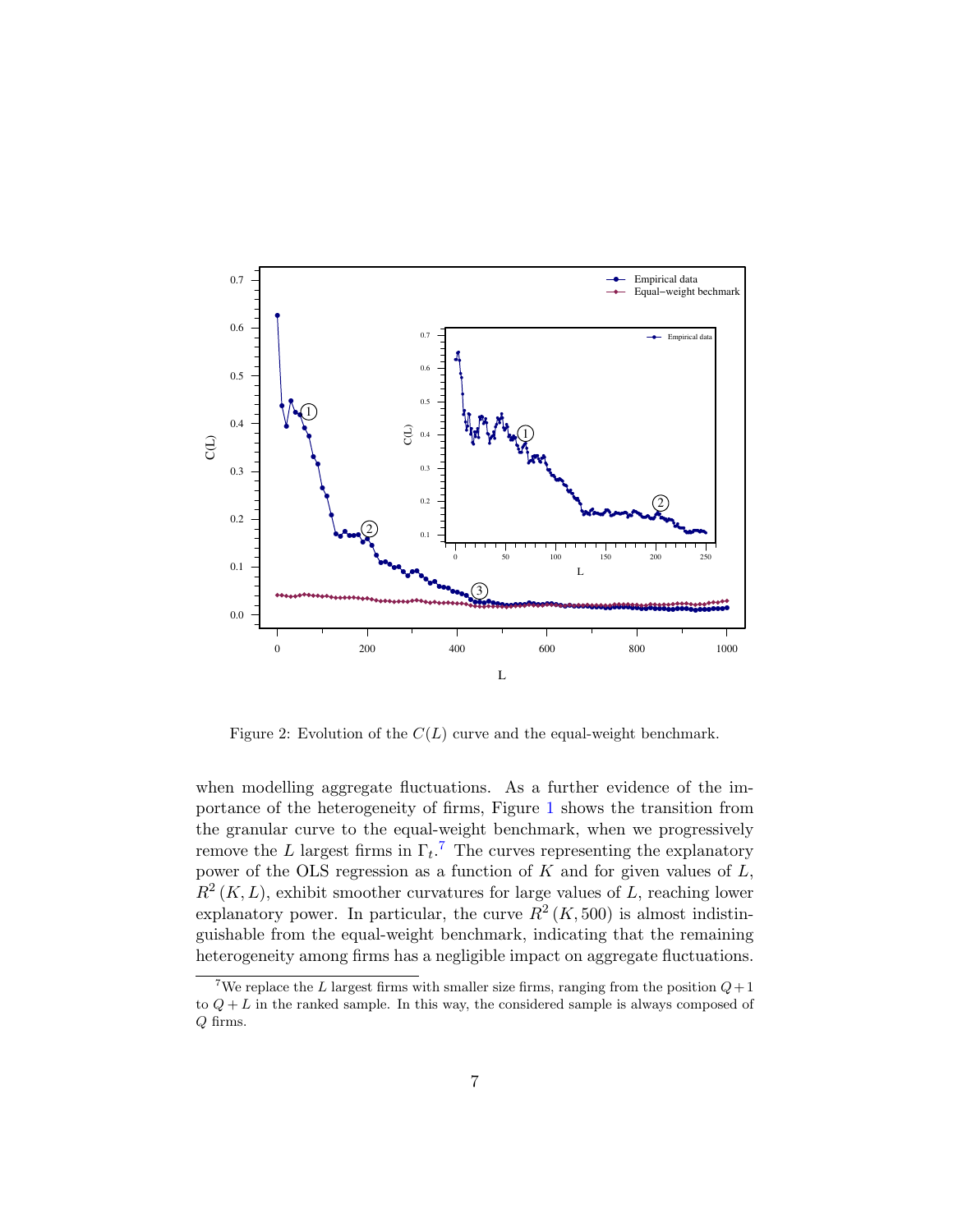In order to calibrate the granular size of the economy, we empirically analyse the sensitivity of the  $R^2(K, L)$  curves to increased values of L, i.e. to a gradual elimination of the larger firms. Figure 2 plots the average cumulative explanatory power, i.e. the average cumulative  $R^2$ s, as a function of L:

$$
C(L) = \frac{1}{Q} \sum_{K=1}^{Q} R^{2} (K, L).
$$
 (5)

A simple method to calibrate  $K^*$  is, therefore, to approximatively identify the interval where the  $C(L)$  curve intersects the curve of the average cumulative explanatory power of the equal-weight benchmark. Point 3 in Figure 2 indicates that the granular size of the Spanish economy is approximately  $K^* \approx 450$  firms.

Interestingly, the inset of Figure 2 shows that the  $C(L)$  curve does not decreases steadily. Instead, it exhibits some well-defined regions where it remains almost unchanged (the plateaus indicated by points 1 and 2 in Figure 2). It seems that, within the group of granular firms, we can identify an inner granular structure, due to different degrees of heterogeneity among the granular firms. In principle, we could introduce alternative criteria to calibrate  $K^*$ , taking into account the granular inner structure. However, this comes at a cost of introducing a certain arbitrariness into the choice of  $K^*$ .

## 4 Conclusions

In this paper, we have introduced a novel methodology to calibrate the number of granular firms in an economy. We have applied such method to the Spanish economy, calibrating in approximately 450 its number of the granular firms. We plan to apply our methodology to other countries. An international comparison will allow to refine the definition of the granular size of the economy introduced in this paper, by including the empirically identified inner granular structure.

## Acknowledgement

The authors are grateful for funding the Universitat Jaume I under the project P11B2015-63 and the Spanish Ministry Science and Technology